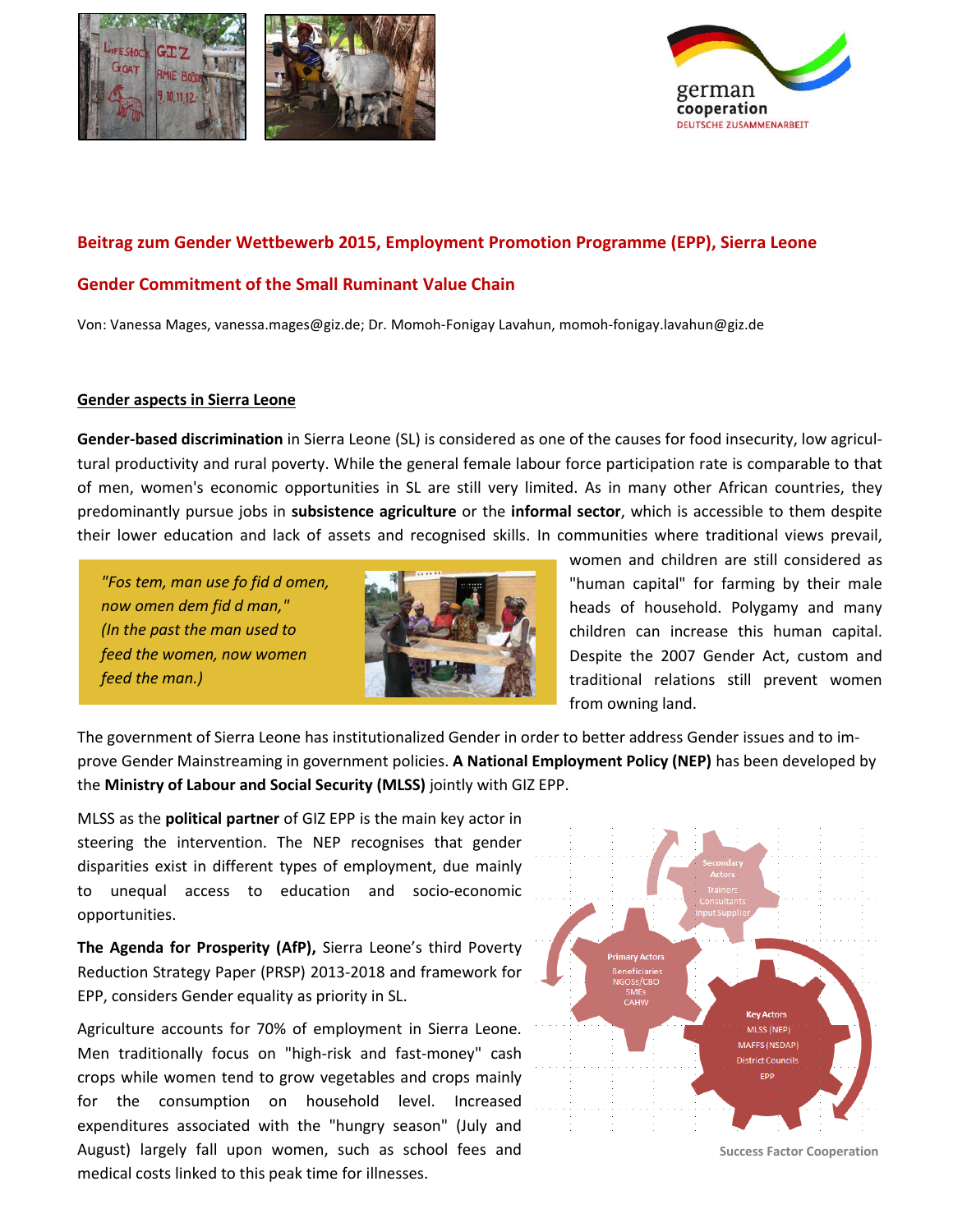



In relation to Gender Mainstreaming and agriculture, most important is the **National Sustainable Agriculture Development Plan (NSADP) 2010-2030** launched by **the Ministry of Agriculture, Forestry and Food Security (MAFFS)**, the main implementing partner of EPP. The document stresses the contribution of women to the sector and contains policies which are of particular importance if gender equality is to be addressed: Access to extension services, access to post-harvest technologies (e.g. processing and storage), access to land (property) and access to finance. Within NSADP, women are targeted under "vulnerable groups" along with youth and disabled, with a special focus on their role in food security and economic and social benefits are expected from the programme.

The outbreak of the Ebola Virus Disease (EVD) in Sierra Leone since March 2014 marks an additional challenge for women's livelihoods. "By far, women's socially ascribed gender roles of care-giving within their families including preparing dead bodies for burial as well as traditional healer role were the biggest source of their susceptibility to EVD infection."<sup>1</sup>

## **What we do**

 $\ddot{\phantom{a}}$ 

**EPP's intervention is built on a multi-level approach** and has the objective to improve the employment and income situation of young people in the eastern districts Koinadugu, Kono and Kailahun through the promotion of agricultural value chains. Jointly with partners on national, district and local level, EPP integrates **gender aspects** in the selection of the value chains. The **Small Ruminant Value Chains** as one of three promoted value chains has a specially promising potential for the integration and empowerment of women. The opportunities for women lay in the steps of production, trading of meat, processing of meat and catering. Goat rearing requires less access to large scale land and is less labour intensive compared to fruit or vegetable farming. Women's choice of food rather than cash crops, and the perception that they are mostly subsistence farmers, **excludes them from extension** services that could increase their productivity. EPP addresses this short coming through the provision of inputs and **capacity building in order to upscale production and income.**

**Dusu K. Samura**, 35 years old, lives in Limbaya community, Sulima Chiefdom, Koinadugu District. She has been selected by GIZ EPP as beneficiary for the Small Ruminant Programme in April 2014. Today she is the chair lady of the goat farmer group in Limbaya and says in interview:

*"Shortly after the programme of GIZ had taken off in our community, the Ebola Outbreak interrupted all activities. Our expectations went down.* 



*By that time, I had already built my goat shed with the support of our extension worker Francis of the NGO Future in our Hands. I had also been given four female goats and one man goat. The Ebola restrictions did not allow GIZ to visit our community. I tried my best to keep my goats fine and maintain the shed during this difficult time. Francis stayed with us. Today the programme is fully operating again. We can continue to hold weekly group meetings to discuss and plan our activities and GIZ staff visits us regularly. My goats are growing healthy and have all given birth. After I pay back my loan I will start selling some of my goats. They are a great income source for me to pay the school fees for my children, to maintain my house, to cover medical and household costs. Last week I joined the CEFE training and learned how to keep financial records and plan my expenses."*

 $1$  EPP Sierra Leone, Gender Analysis, 2<sup>nd</sup> Version, August 2015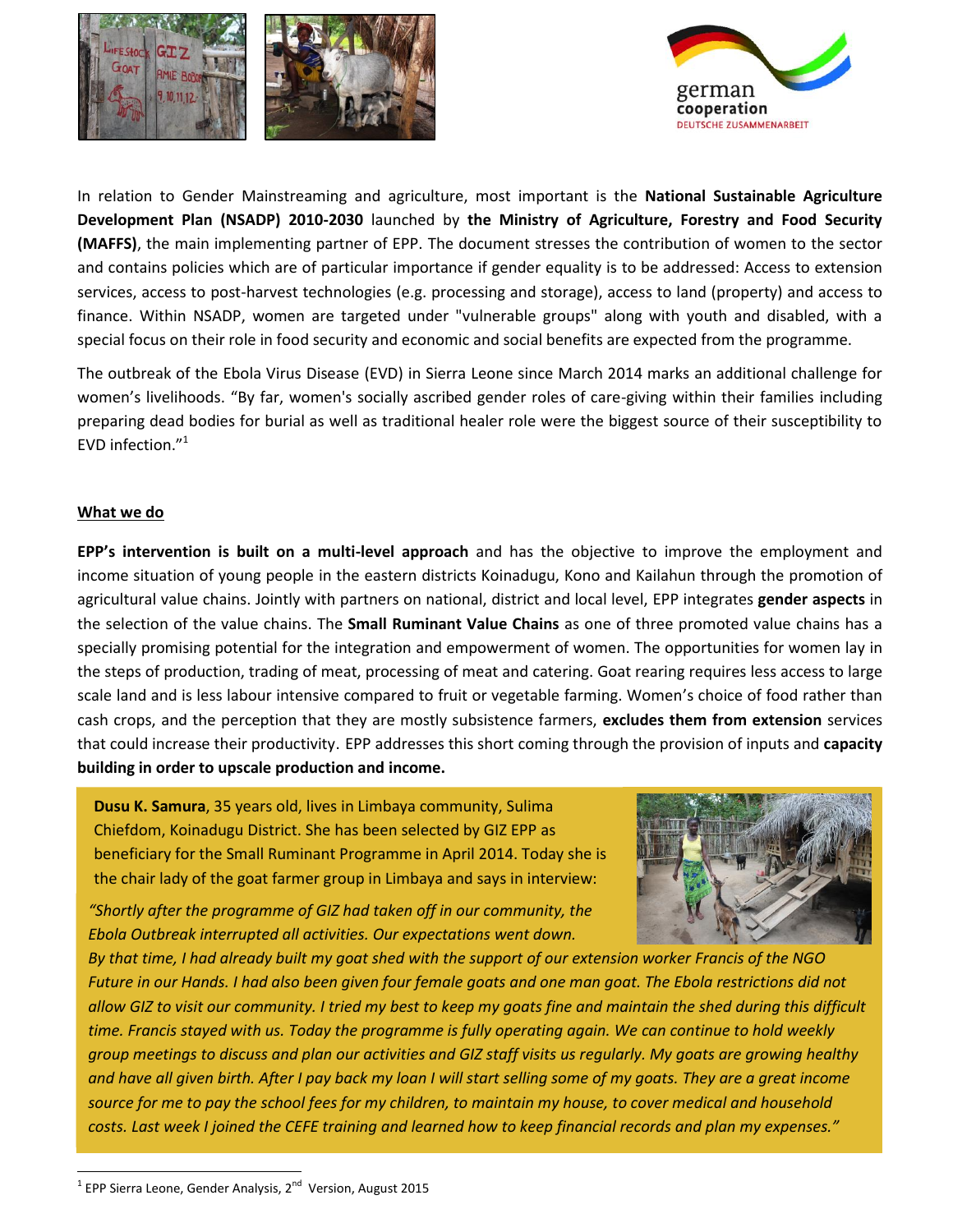



By now 300 beneficiaries (240 women) have been provided with four female goats and one male goat each in form of a **living loan** (the same number of animals is passed on to other community members). The farmers are organized in groups and receive intensive day-by-day training on improved goat production. The training is delivered through livestock extension workers of either **CBOs** (Community-Based-Organisations) or local **NGOs** which are contracted by EPP as Service Providers. The extension workers are resident in the respective communities. Their close interaction with the target group strengthens trust and cohesion which are fundamental in a post-conflict scenario like in Sierra Leone.



*1 goat produces ca. 4 kids per year; after 6 months the kids reach the weight to enter the market at a price of 200,000Leones; with four goats, the farmer can realize an additional income of 3,2 Mio Leones or 580 Euro per year.*

EPP also integrates **gender equality aspects** in the selection of the **Service Provider**  for the Small Ruminant Value Chain. Women represent 20% of the staffs of EPP partners. Livestock Officers of MAFFS take the lead in the training of Service Provider on goat production. The Manual about Goat Production in Sierra Leone that was developed by EPP is used as a training and reference tool. It is built upon **Farmer Field School** principles. Group activities and learning exercises are an integral part of the trainings to strengthen participation, ownership and



**Success Factor Learning and Innovation: Multipliers for Business Skills and Personal Development certified by CEFE International**

understanding of group dynamics. Additionally, EPP has built up the first pool of certified **CEFE trainers (Competency Based Economies Formation of Enterprises)** in Sierra Leone. They act as Service Provider for the Small Ruminant Programme and develop the entrepre-



**Fatmata experiences the importance of planning and material for quality in construction**

neurial spirit of the goat beneficiaries in order to establish market linkages for their goat business. Out of the 17 CEFE trainers, six are female.

The CEFE methodology is also used to promote a business orientated mind set of **Community Animal Health Workers** (CAHW) in order to encourage them to offer their services to livestock farmers on a paid basis. EPP has trained 240 CAHW **(10% women)** in basic animal health care services and business skills. They operate as registered groups and support the veterinary surveillance of the programme goats. With this interventionen EPP adresses the acute shortage of veterinary services in Sierra Leone (only 4 retired veterinaries countrywide) and creates additional income possibilities in rural areas.



**Community Animal Health Workers are an Innovation in SL with Scaling-up Potential**